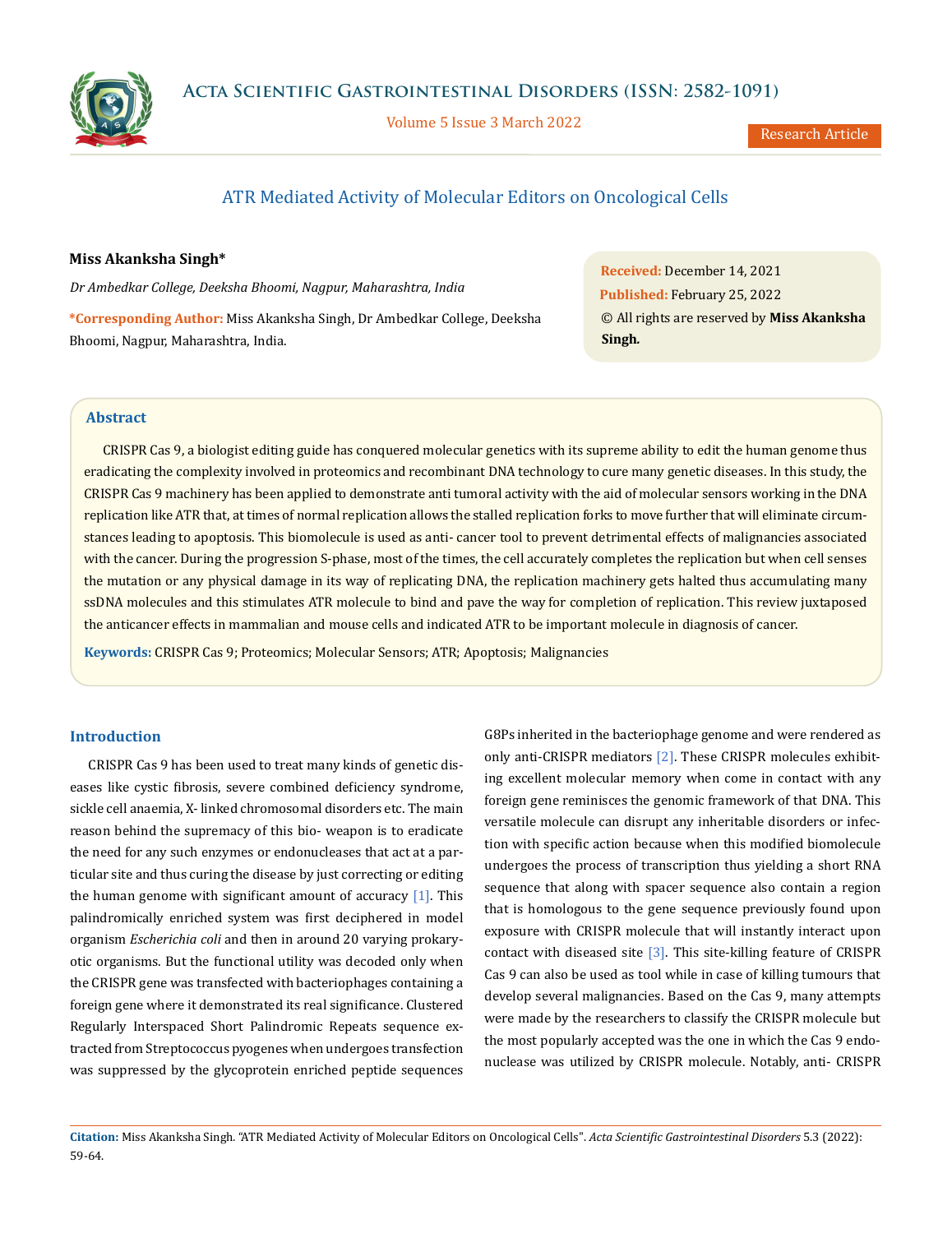RNA does not functional individually to drive Cas9 but with the aid of surrounding RNA molecules like trans RNA. This complex along with guide RNA naturally incorporated with the CRISPR genome can be used against several diseases like cancer by just manipulating the guide RNA. ATR molecule with kinase activity intiates a cascade of events is stimulated only when the replication forks are halted at times of replication. This activity of ATR is utilized as a tool to study oncogenes. In a study, oncogenes such as MYC and CYCE were taken for expression without the presence of any agents that can eliminate the tumour cells and ATR activity was observed in such mouse cells (Murga., *et al.* 2011; Schoppy., *et al.* 2012). In this case, we have cultured mouse embryo cells that has Dox- associated Cas 9 gene and tetracycline – associated Cas 9 gene that will enhance working efficiency of CRISPR gene containing libraries. The Cas 9 with small guide RNA sequence releases CDC25A that in case of cancer cells conjugately works with ATR molecule while in the normal cells, upon secretion inhibits  $ATR[4]$ . This phosphatase will certainly drive the ATR in correct orientation when suppressing replication in cancer cells.

# **Biological interaction between ATR and cells**

ATR which is known as ataxia telangiectasia-mutated and Rad 3- associated protein kinase belongs to the family of phosphoinositide-3-kinase family of proteins. This ATR is naturally complexed with another protein named ATRIP which is called ATRrecruitment protein. When the cells suffers through unfavourable replication conditions, it leads to accumulation of large amount of single stranded DNA  $[5]$ . Then RPA protein on the single stranded DNA present at the replication fork signals ATR- ATRIP complex to bind the fork but it cannot activate the complex. Inactive ATR can be transformed into active ATR with the help of other mediators like Topoisomerase II binding protein 1 (TOPBP1) and Ewing tumour-associated antigen 1 (ETAA1), while TOPBP1 stabilizes ATR-ATRIP complex but ETAA1 gets bound to the RPA protein on ssDNA molecule  $[6,7]$ . This TOPB1 cannot bind on its own but with upon signalling induced by 9-1-1 complex which is already present at junction created by interaction of single stranded DNA and part of double stranded DNA present at the replication fork  $[8]$ . Now, this ATR activator needs to be loaded on DNA polymerase for activation of ATR molecule. This can be achieved with the aid of Rad 17 associated replication factor C which another molecule that loads ATR associated activator and becomes activated [9]. After the ATR has been activated by phosphorylation, although the mechanism of phosphorylation of ATR in active state is still unclear. It gets con60

jugated with another biomolecule named CHK that restricts DNA replication in early S- phase that will not allow the formation preinitiation complex at start of replication that can conserve the energy needed for replicating DNA under unfavourable conditions [10]. This CHK further phosphorylates renders the cell cycle in inactive form by disrupting the activity of CDC25 family of proteins that whose concentration when decreases in cell will lower affinity for binding of ATR molecule [11]. This property can be beneficial in case of cancer cells where replication forks need to be stalled in order to prevent the multiplication of tumorigenic cells. Activity of CDC25 proteins has already been observed *invitro* in stem cells where the increment in proliferation leads molecule to sensitized state. In case of eukaryotic organisms, at times of replication, initiation complex needs numerous mediators like helicase to break to hydrogen bonds and the major component is MCM 2-7 complex. The genomic origin requires the presence of another molecule named CDC45 which is induced by this MCM 2-7 complex [12]. Hence, when the ATR comes initially, it tries to block many such mediators like CDC45 that may act like a backbone to recruit the replication of parental DNA. It can be hypothesized that human cancer cells can prevented from proliferation and differentiation by causing induced mutations in CDC45 molecule that will ultimately the formation of origin which is base for replication phenomenon. A study conducted on mouse cells in blastocyst stage of cell cycle noticed that all the ATR activity fluctuated in response to varying conditions (Brown and Baltimore, 2000). Oncogenic Ras and Myc genes were observed to eliminate the activity of ATR molecule to some extent when they undergo expression rather than normal levels that will ultimately restrict activation of ATR cascade (Gilad., *et al.* 2010; Murga., *et al.* 2011; Schoppy., *et al.* 2012). A study conducted on the colorectal cancer cell lines to determine the action ATRi (ATR inhibition) demonstrated significant amount of replication stress on the oncological cells when the ssDNA was formed in presence of ATRi inhibitor (Kinzler and Vogelstein, 1996).

# **Materials and Methods**

### **Materials**

We have evaluated MCF10A cell line used for culturing of breast cancer cells in Dulbecco Modified Eagle medium/ F12 Ham's media(Sigma Aldrich) with supplements such as 5% equine serum, 20ng/ml epidermal factors and hydrocortisone, 10ug/ml of insulin, 100 ng/mL toxicant extracted from virus causing cholera and antibiotics like penicillin as well as streptomycin at a concentration of 100 units/mL and 100 μg/mL respectively.

**Citation:** Miss Akanksha Singh*.* "ATR Mediated Activity of Molecular Editors on Oncological Cells". *Acta Scientific Gastrointestinal Disorders* 5.3 (2022): 59-64.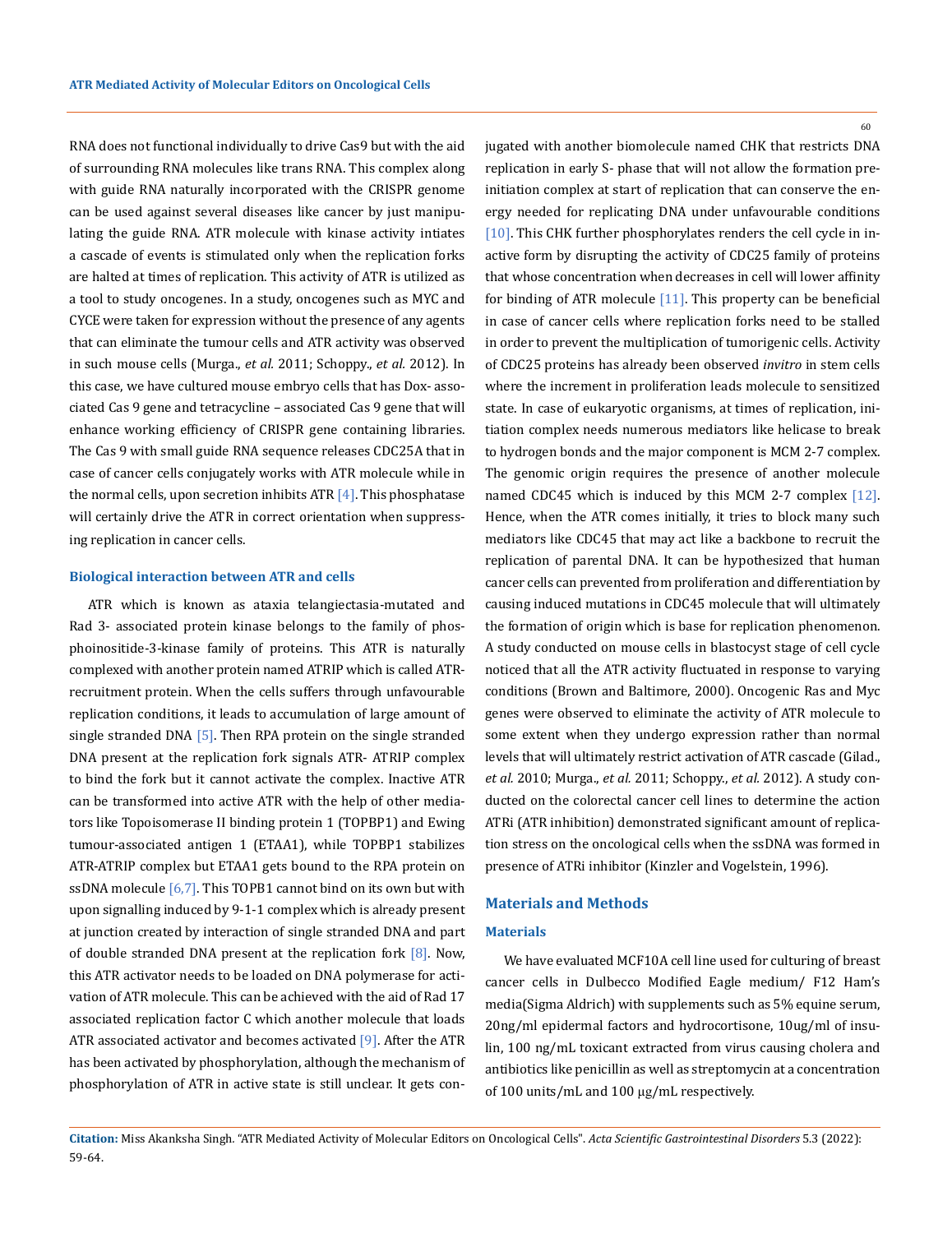### **Transfection of cells with lentiviral libraries**

Lentivirus libraries (Traver Hart's Laboratories) consisting of around 70,948 guide RNA along with 18,053 genes obtained from proteome of organism  $[13]$ . After 24 hours of incubation, the lentivirus was subjected to transfection with the MCF10A cells along with packaging vector, enveloped vector as well as Transfecting agent (Roche)at concentration of around 8 ug, 4ug, 60ug respectively. Then, Opti-MEM (Life Technologies) medium was added at a concentration of 2ml in the medium. After a interval of 48-72 hours, post-transfected viral cells were subjected to centrifugation at around 1500 rpm for 5-6minutes.

- The MCF10A cells were transfected with the lentiviral library and then screened for the presence of small guide RNA. The cells were observed for every 24 hours and after analysing morphology, they were transferred to a puromycin- containing media at concentration of 1.5ug/ml.
- After an interval of 3-6 days, the genome of the MCF10A cells were isolated under aseptic condition suspended in a mixture of ethanol and sodium chloride with the aid of (QIAamp Blood Maxi Kit (Qiagen) and subjected to PCR amplification followed separation and visualization by gel electrophoresis.
- For such screens, we chose concentration around 20% that will prevent the growth of the cells that drive guide RNAs in sequence specific manner and will make effective action of drug on the cell line taken into consideration. The effective screening of CRISPR library was analysed with comparison amongst the crucial and non-crucial genes that were further statistically tested with correlation coefficient>0.9 as obtained by Bayesian Analysis of Gene Essentiality algorithm which confirmed the reduction of crucial genes containing guide RNA thus making the cells sensitized to inhibition by ATR.

#### **Identification of cells capable of ATR inhibition**

After the cells with minimal guide RNA has been confirmed, there is a need to determine those cells that act as mediators of inhibition of ATR activity in the tumoral environment. Henceforth, 10 sets of those gene reacting to DNA damage within cell microenvironment are chosen out of which two gene sets are sensitized to inhibit the activity of ATR. Those genes that

play keen role in ATR-CHK pathway utilized in this screening indicated that when any one of the genes of this pathway are mutated, this can also lead to the loss of inhibition.

Many such gene sets were tested for ATRi but we only gained interest in RNASEH2 gene [4]. RNASEH2 sequencing revealed the MCF10A cells when treated with ATRi has low levels of guide RNA expression. Thus, it is hypothesized that RNASEH2 targeted small guide RNA can reduce the ATR inhibition.

# **Western Blotting reveals the robust nature of small guide RNA associated with RNASEH2**

- After the sequential analysis, Western blotting was performed to determine the proteomic interaction RNASEH2C which is targeted by small guide RNA that revealed the reduction of MCF10A cells in which ATR activity is inhibited to some extent. Activity of RNASEH2 as potent inhibitor of ATR activity in tumoral cells *in vivo* is still unclear.
- • Xenograft tumour cells obtained from mouse after the proteomic study of RNASEH2 under aseptic condition to determine the activity of potent ATR- associated inhibitor named AZD6738 for a span of 21 days which confirmed the functional importance of this inhibitory molecule and also that the RNASEH2 need to be present in the lower levels in order for the tumour cells to function appropriately.



**Figure 1**: This picture elucidates the microscopic examination MCF10A cell line visualized under electron microscope [15].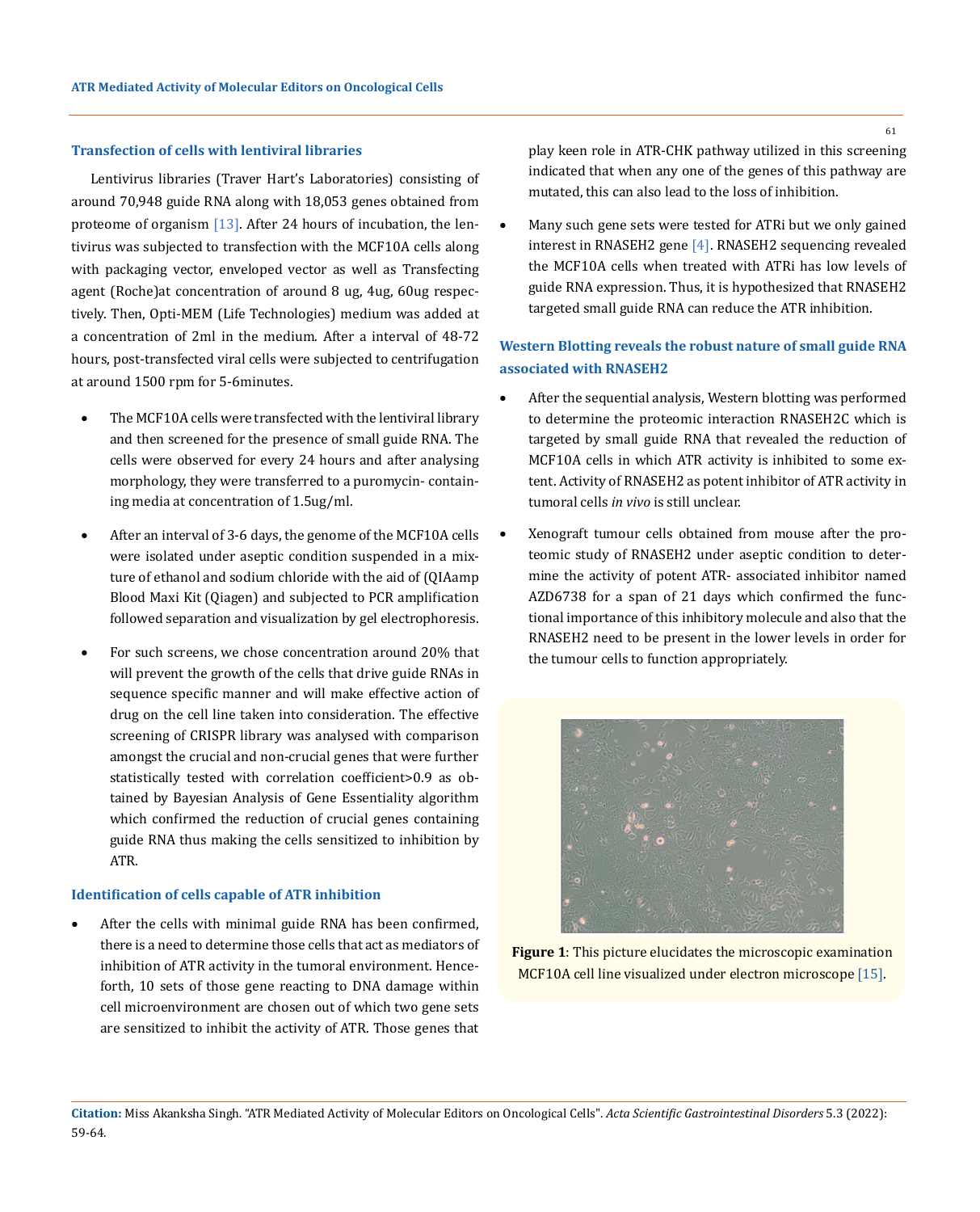#### **ATR Mediated Activity of Molecular Editors on Oncological Cells**



62

**Figure 2**: CRISPR Cas 9 inserted into the cells undergoes PCR amplification and identification and characterization by Fluorescence capillary gel electrophoresis and then KO cells are subjected to proteomic analysis [16].



Figure 3: A: Induction of CRISPR Cas 9 into two tier gene system in which in one system guide RNA is placed near Dox gene while in other system, guide RNA is placed near tetracycline operator near Col1a1locus. B: Graphical representation of two gene systems in which Dox containing gene indicated high expression of Cas mRNA. C: When gene system in ES cells were transfected with lentiviral systems expressing proteins like GFP and BFP, the Cas 9 cells that are infected with both GFP and BFP in presence of dox protein were found to be GPF negative. D: Expression of p53 was analysed in presence of tubulin as a control for guide RNA where p53 gene previously transfected with lentivirus expressed guide RNA variantly.

**Citation:** Miss Akanksha Singh*.* "ATR Mediated Activity of Molecular Editors on Oncological Cells". *Acta Scientific Gastrointestinal Disorders* 5.3 (2022): 59-64.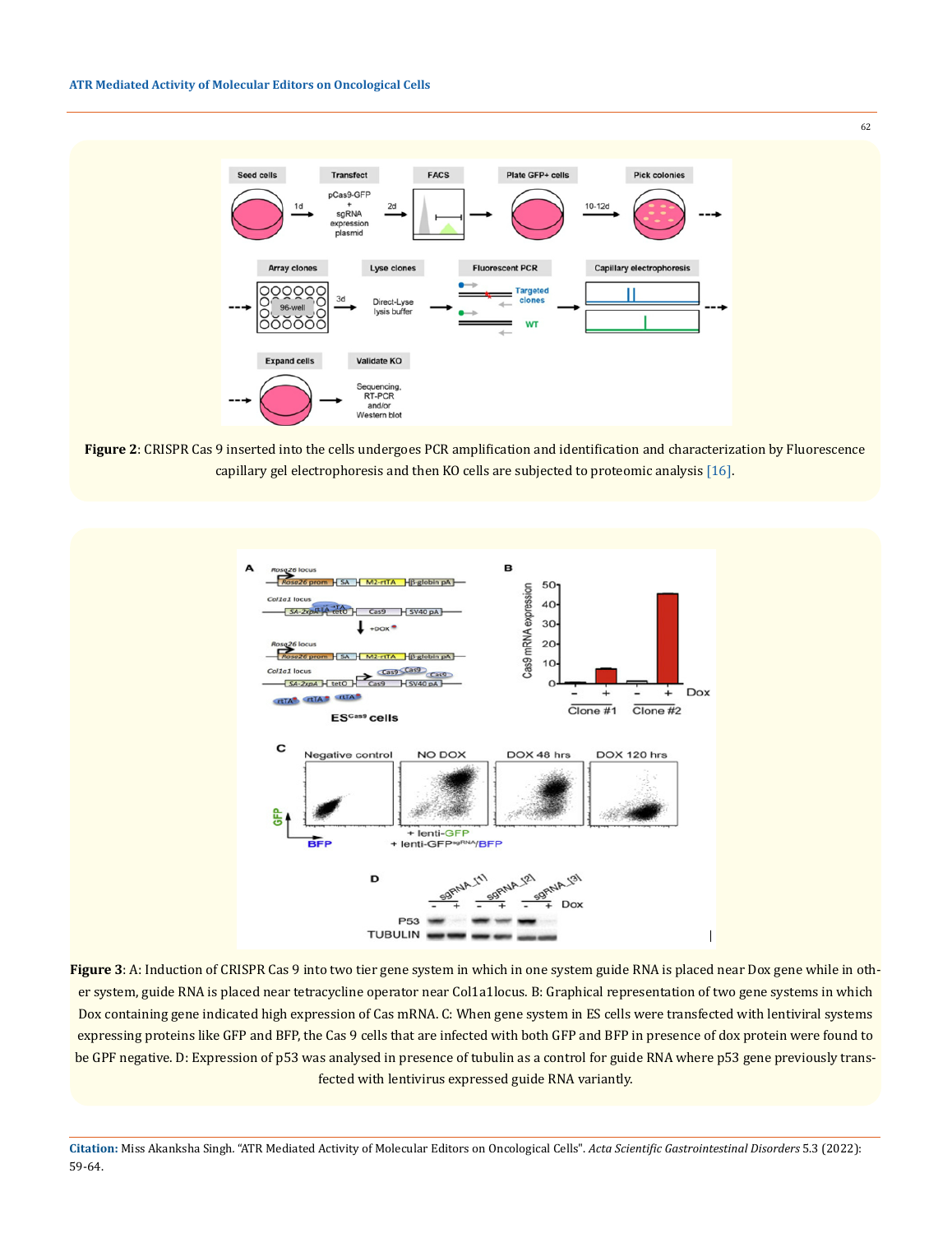### **Results and Discussion**

In this review, we have observed ATR activity in both normal and cancer cells. Oncogenes were mainly focus in this paper. This prolific technique has made job much easier for biologists to target sequence-specific oncogenes while treating several forms of cancer. The genes need to distinguished into four different areas before being screened with CRISPR Cas 9 technology. Notably, out of four genes, oncogenes are which actively dividing can be obtained from diversified tumour cell lines  $[14]$ . In the normal cells, sensitivity to ATR inhibition is needed to stall the replication forks in order for the replication forks to move forward but ATR molecule needs to restricted in case of tumorigenic cells because it will not allow the growth of cancer cells. CRISPR Cas 9 molecule has targeted those mediators successively inhibit the ATR activity in tumour cells at the time of replication  $[17]$ . The cancer cells biomarkers like ERCC1 and XRCC1 can be targeted by anti-ATR activity (ATR kinase) driven by CRISPR Cas  $9$  [18]. It is a proven fact that the mutated agents of ATR-CHK1 pathway is a positive factor in targeting oncogenic molecules by reducing the activity of ATR molecule [19]. The small guide RNA levels of p53 gene which is an important cancer marker if present at the low levels can be selectively killed by the ATR inhibiting molecules. Hence, it is crucial for the cancer cells to have low p53 levels in order to suppress the ATR activity [20]. However, the correlation between ATR and p53 in suppression of cancer cells is still unknown. After the analysis of many gene sets, another unique molecule RNASEH2 when reduces in absence ATR kinase induces DNA damage, apoptosis and senescence. The RNASEH2 is a very interesting molecule with a triad unit out of which only one is functional while the other two are said to be nonfunctional. The molecule could contribute to limiting the growth of cancer cells because of its nature of functioning opposite of ATR as while the ATR motivates the cell growth but RNASEH2 limits the cell growth by hampering cell cycle stages [21]. CRISPR technique indicated that this unique molecule not only limits the functioning of ATR but also attracts other apoptotic proteins inducing apoptosis. Thus, this molecule act as efficient biomarker for cancer cell identification and characterization and that could even lead to ATRi hypersensitivity. Another biomarker named Cdc25A is found to be over expressed in cancer cells thus can be inhibited by ATR driven inhibitors. It has been observed that a crucial relationship exists between functioning of forks as well as origins at initation site. While the replication forks is found to be slowered with increasing rate of origin firing, the ATR inhibition is found to reduce the speed of the forks [22].

#### **Conclusion**

Crispr Cas 9 technology has reduced the job of biologist to 90% in curing several genetic and infectious disorders. While in normal replication, it is preferable for ATR to allow the replication fork to move further but it can be hazardous in case of cancerous cells. In DNA replication, ATR with aid of many co-ordinating molecules removes the barriers that stall the forks that also minimizes the chances of apoptosis. ATRi (ATR inhibitors) like AZD6738 tested in Xenograft cells successively disrupted the ATR activity with RNAS-EH2 that functions coordinately that also inhibits potent cancerous biomarkers like CDC25A.

# **Conflicts of Interest**

There are no conflicts of interest.

### **Bibliography**

- 1. Lino CA., *et al*[. "Delivering CRISPR: a review of the challenges](https://www.tandfonline.com/doi/full/10.1080/10717544.2018.1474964) and approaches". *Drug Delivery* [25.1 \(2018\): 1234-1257.](https://www.tandfonline.com/doi/full/10.1080/10717544.2018.1474964)
- 2. Cui YR., *et al*[. "Allosteric inhibition of CRISPR-Cas9 by bacte](https://pubmed.ncbi.nlm.nih.gov/32102684/)[riophage-derived peptides".](https://pubmed.ncbi.nlm.nih.gov/32102684/) *Genome Biology* 21.1 (2020): 51.
- 3. [Jiang F and Doudna JA. "CRISPR-Cas9 Structures and Mecha](https://pubmed.ncbi.nlm.nih.gov/28375731/)nisms". *[Annual Review of Biophysics](https://pubmed.ncbi.nlm.nih.gov/28375731/)* 46 (2017): 505-529.
- 4. Ruiz S., *et al*[. "A Genome-wide CRISPR Screen Identifies CD](https://pubmed.ncbi.nlm.nih.gov/27067599/)-[C25A as a Determinant of Sensitivity to ATR Inhibitors".](https://pubmed.ncbi.nlm.nih.gov/27067599/) *Molecular Cell* [62.2 \(2016\): 307-313.](https://pubmed.ncbi.nlm.nih.gov/27067599/)
- 5. [Zou L. "Single- and double-stranded DNA: building a trigger](https://pubmed.ncbi.nlm.nih.gov/17437994/) [of ATR-mediated DNA damage response".](https://pubmed.ncbi.nlm.nih.gov/17437994/) *Genes and Development* [21.8 \(2007\): 879-885.](https://pubmed.ncbi.nlm.nih.gov/17437994/)
- 6. Bass TE., *et al*[. "ETAA1 acts at stalled replication forks to](https://rupress.org/jcb/article/218/12/3883/132508/ETAA1-ensures-proper-chromosome-segregation-A)  [maintain genome integrity".](https://rupress.org/jcb/article/218/12/3883/132508/ETAA1-ensures-proper-chromosome-segregation-A) *Nature Cell Biology* 18.11 (2016): [1185-1195.](https://rupress.org/jcb/article/218/12/3883/132508/ETAA1-ensures-proper-chromosome-segregation-A)
- 7. Haahr P., *et al*[. "Activation of the ATR kinase by the RPA-binding](https://app.dimensions.ai/details/publication/pub.1000558792) protein ETAA1". *Nature Cell Biology* [18.11 \(2016\): 1196-1207.](https://app.dimensions.ai/details/publication/pub.1000558792)
- 8. Delacroix S., *et al*[. "The Rad9-Hus1-Rad1 \(9-1-1\) clamp acti](http://genesdev.cshlp.org/content/21/12/1472)[vates checkpoint signalling via TopBP1".](http://genesdev.cshlp.org/content/21/12/1472) *Genes and Development* [21.12 \(2007\): 1472-1477.](http://genesdev.cshlp.org/content/21/12/1472)
- 9. Bermudez VP., *et al*[. "Loading of the human 9-1-1 checkpoint](https://pubmed.ncbi.nlm.nih.gov/12578958/)  [complex onto DNA by the checkpoint clamp loader hRad17](https://pubmed.ncbi.nlm.nih.gov/12578958/) [replication factor C complex](https://pubmed.ncbi.nlm.nih.gov/12578958/) *in vitro*". *Proceedings of the Na[tional Academy of Sciences of the United States of America](https://pubmed.ncbi.nlm.nih.gov/12578958/)* 100.4 [\(2003\): 1633-1638.](https://pubmed.ncbi.nlm.nih.gov/12578958/)

**Citation:** Miss Akanksha Singh*.* "ATR Mediated Activity of Molecular Editors on Oncological Cells". *Acta Scientific Gastrointestinal Disorders* 5.3 (2022): 59-64.